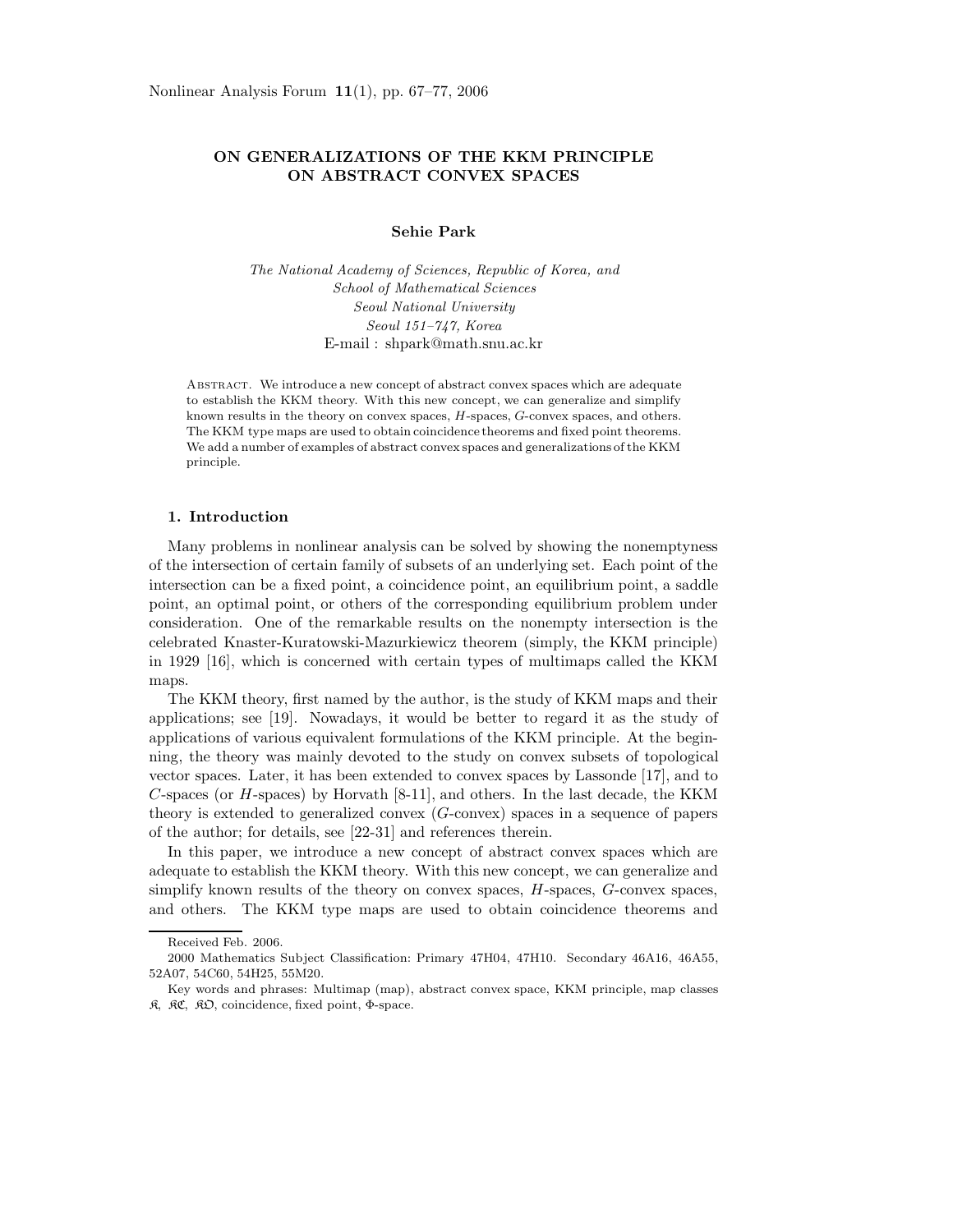fixed point theorems. Finally, as historical remarks, we add a number of examples of abstract convex spaces and generalizations of the KKM principle in the chronological order.

#### **2. Abstract convex spaces**

Let  $\langle D \rangle$  denote the set of all nonempty finite subsets of a set *D*.

**Definitions.** An abstract convex space  $(E, D; \Gamma)$  consists of a nonempty set E, a nonempty set *D*, and a multimap  $\Gamma : \langle D \rangle \to E$  with nonempty values. We may denote  $\Gamma_A := \Gamma(A)$  for  $A \in \langle D \rangle$ .

When  $D \subset E$ , the space is denoted by  $(E \supset D; \Gamma)$ . In such case, a subset *X* of *E* is said to be Γ-convex if, for any  $A \in \langle X \cap D \rangle$ , we have  $\Gamma_A \subset X$ . In case  $E = D$ , let  $(E; \Gamma) := (E, E; \Gamma).$ 

An abstract convex space with any topology is called an abstract convex topological space.

If the reader prefers, abstract convex spaces can be called *A*-convex spaces. Examples of abstract convex spaces will be given in Section 5.

**Definitions.** Let  $(E, D; \Gamma)$  be an abstract convex space and Z a set. For a multimap  $F: E \to Z$  with nonempty values, if a multimap  $G: D \to Z$  satisfies

$$
F(\Gamma_A) \subset G(A) := \bigcup_{y \in A} G(y) \quad \text{for all } A \in \langle D \rangle,
$$

then *G* is called a *KKM map* with respect to *F*. A *KKM map*  $G: D \to E$  is a KKM map with respect to the identity map 1*E*.

A multimap  $F: E \to Z$  is called a  $\mathfrak{K}\text{-}map$  if, for any KKM map  $G: D \to Z$  with respect to *F*, the family  ${G(y)}_{y\in D}$  has the finite intersection property. We denote

$$
\mathfrak{K}(E, Z) := \{ F : E \multimap Z \mid F \text{ is a } \mathfrak{K}\text{-map} \}.
$$

Similarly, when  $Z$  is a topological space, a  $\Re\mathfrak{C}$ -map is defined for closed-valued maps  $G$ , and a  $\mathcal{R}D$ -map for open-valued maps  $G$ . In this case, we have

$$
\mathfrak{K}(E,Z) \subset \mathfrak{KC}(E,Z) \cap \mathfrak{KD}(E,Z).
$$

Note that if *Z* is discrete then three classes  $\mathfrak{K}$ ,  $\mathfrak{K}C$ , and  $\mathfrak{K}D$  are identical. Some authors use the notation  $KKM(E, Z)$  instead of  $\mathcal{RC}(E, Z)$ .

**Examples.** 1. Every abstract convex space in our sense has a map  $F \in \mathcal{R}(E, Z)$ for any nonempty set *Z* and for any class of KKM maps  $G: D \to Z$  with respect to *F*. In fact, for each  $x \in E$ , choose  $F(x) := Z$  or  $F(x) := \{z_0\}$  for some  $z_0 \in Z$ .

2. Further examples are given in Section 5.

We have abstract convex subspaces: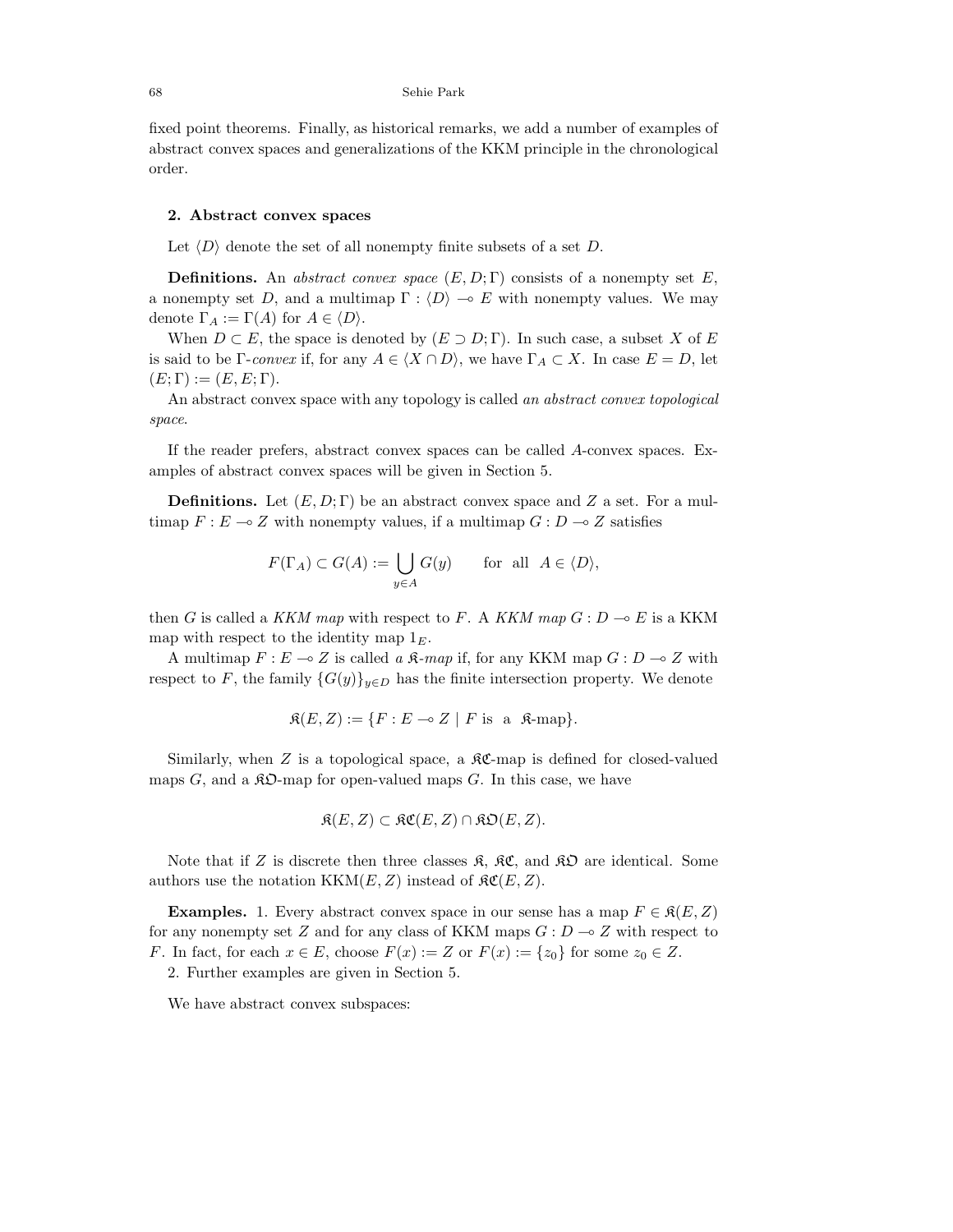**Proposition 1.** For an abstract convex space  $(E \supset D; \Gamma)$ , let *X* be a Γ-convex subset of *E*, and *D'* a nonempty subset of  $X \cap D$ . Let  $\Gamma' : \langle D' \rangle \to X$  be a map defined by

$$
\Gamma'_A:=\Gamma_A\subset X\ for\ A\in \langle D'\rangle.
$$

Then  $(X \supset D'; \Gamma')$  itself is an abstract convex space called a subspace.

**Proposition 2.** Let  $(E \supset D; \Gamma)$  be an abstract convex space,  $(X \supset D'; \Gamma')$  a subspace, and *Z* a set. If  $F \in \mathfrak{K}(E, Z)$ , then  $F|_X \in \mathfrak{K}(X, Z)$ .

**Proof.** Suppose that a map  $G': D' \to Z$  satisfies

$$
F|_X(\Gamma'_A) \subset G'(A) \text{ for all } A \in \langle D' \rangle.
$$

Define a map  $G: D \to Z$  by

$$
G(y) := \begin{cases} G'(y) & \text{for } y \in D' \\ Z & \text{otherwise} \end{cases}
$$

Then

$$
F(\Gamma_A) = F|_X(\Gamma'_A) \subset G'(A) = G(A) \text{ for } A \in \langle D' \rangle; \text{ and}
$$

$$
F(\Gamma_A) \subset Z = G(A) \text{ for } A \in \langle D \rangle \setminus \langle D' \rangle.
$$

Since  $F \in \mathfrak{K}(E, Z)$ , the family  $\{G(y)\}_{y \in D}$  has the finite intersection property, and hence so does its subfamily  $\{G'(y)\}_{y \in D'}$ . Therefore,  $F|_X \in \mathfrak{K}(X, Z)$ .

**Remark.** Note that Proposition 2 holds for  $\mathcal{RC}$  and  $\mathcal{RD}$  instead of  $\mathcal{R}$  whenever Z is a topological space.

#### **3. The KKM principle in abstract convex spaces**

We begin with the following simple observation:

**Proposition 3.** Let  $(E, D; \Gamma)$  be an abstract convex space, Z a set, and  $F: E \rightarrow$ *Z* a multimap. Then  $F \in \mathcal{R}(E, Z)$  if and only if for any multimap  $G : D \to Z$ satisfying

 $(3.1)$   $F(\Gamma_N) \subset G(N)$  for any  $N \in \langle D \rangle$ ,

we have  $F(E) \cap \bigcap \{G(y) \mid y \in N\} \neq \emptyset$  for each  $N \in \langle D \rangle$ .

**Proof.** For the necessity, from (3.1), for any  $N \in \langle D \rangle$ , we have  $F(\Gamma_N) \subset F(E) \cap$  $G(N) = \bigcup_{y \in N} \{F(E) \cap G(y)\}.$  Since *F* is a  $\mathbb{R}$ -map, the family  $\{F(E) \cap G(y)\}_{y \in D}$ has the finite intersection property. The sufficiency is clear.

**Remark.** If *Z* has any topology and if  $F \in \mathfrak{KO}(E, Z)$  [resp.,  $F \in \mathfrak{SC}(E, Z)$ ], then we have to assume  $G$  is open-valued [resp. closed-valued].

For an abstract convex topological space, from Proposition 3 with *E* = *Z* and  $F = 1_E$ , the following recovers the meaning of  $1_E \in \mathfrak{RC}(E, E)$  or  $1_E \in \mathfrak{RO}(E, E)$ :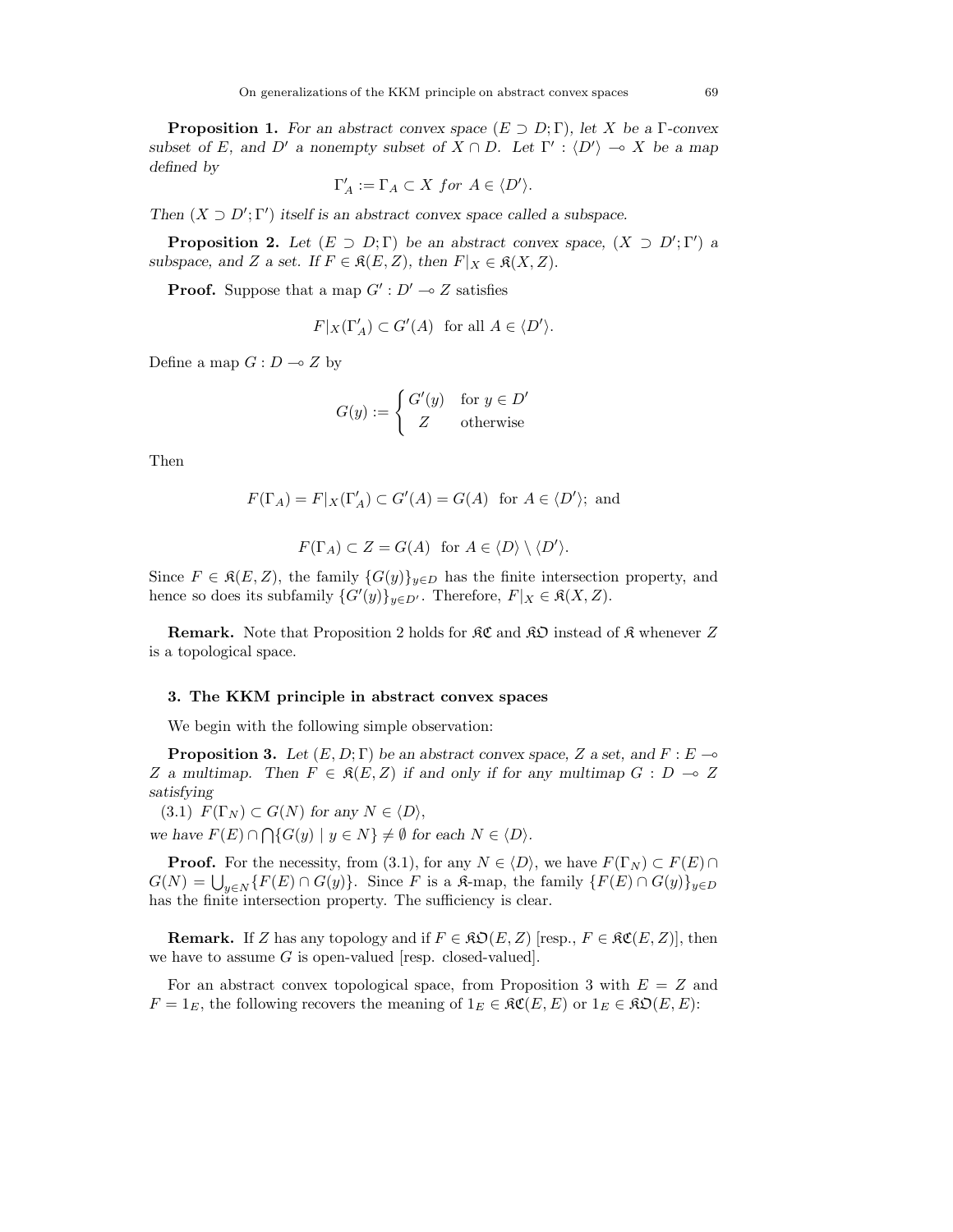70 Sehie Park

**Proposition 4.** Let  $(E, D; \Gamma)$  be an abstract convex topological space. Then the identity map  $1_F$  belongs to  $\mathfrak{RC}(E, E)$  [*resp.*  $1_F \in \mathfrak{RO}(E, E)$ ] if and only if for any multimap  $G: D \to E$  satisfying

- $(4.1)$  *G* has closed [resp. open] values, and
- (4.2) *G* is a KKM map,
- ${G(y)}_{y\in D}$  has the finite intersection property.

Under an additional requirement, we have the whole intersection property for the map-values of a KKM map:

**Proposition 5.** Let  $(E, D; \Gamma)$  be an abstract convex topological space, the identity map  $1_E \in \Re{\mathfrak{C}}(E, E)$  [*resp.*  $1_E \in \Re{\mathfrak{D}}(E, E)$ ], and  $G : D \multimap E$  a multimap satisfying (4*.*1), (4*.*2), and

 $(4.3)$   $\bigcap_{z \in M} \overline{G(z)}$  is compact for some  $M \in \langle D \rangle$ . Then we have

$$
\bigcap_{y \in D} \overline{G(y)} \neq \emptyset.
$$

**Proof.** Since  $1_E \in \mathfrak{RC}(E, E)$  [resp.  $1_E \in \mathfrak{RO}(E, E)$ ], by definition,  $\{G(y)\}_{y \in D}$ has the finite intersection property. Now the whole intersection property follows from the compactness in (4.3).

**Remarks.** 1. You may prefer to adopt "compactly"closed [resp. open] values in (4.1). This is impractical and superfluous. In fact, replacing the topology of *E* by its compactly generated extension, we can eliminate that kind of inadequate terminology; see [24].

2. Some authors call *G* a transfer closed map when  $\bigcap_{y \in D} \overline{G(y)} = \bigcap_{y \in D} G(y)$ . In this case, the conclusion of Proposition 5 becomes  $\bigcap_{y \in D} G(y) \neq \emptyset$ .

The following is a basic observation:

**Proposition 6.** Let (*E,D*; Γ) be an abstract convex topological space and *Z* a topological space. If  $1_E \in \mathfrak{RC}(E, E)$ , then  $f \in \mathfrak{SC}(E, Z)$  for any continuous function  $f: E \to Z$ . This also holds for  $\Re \mathfrak{O}$ .

**Proof.** Let  $G: D \to Z$  be a closed-valued map satisfying  $f(\Gamma_N) \subset G(N)$  or  $\Gamma_N \subset f^{-1}G(N)$  for each  $N \in \langle D \rangle$ . Since  $1_E \in \mathfrak{RC}(E,E)$  and  $f^{-1}G : D \multimap E$ ,  ${f^{-1}G(y)}_{y\in D}$  has the finite intersection property. Hence, so does  ${G(y)}_{y\in D}$ . Therefore,  $f \in \mathcal{RC}(E, Z)$ . Similarly, we can show the case for  $\mathcal{RD}$ .

Usually, a KKM theorem is a claim  $1_E \in \mathfrak{RC}(E, E)$  for an abstract convex topological space  $(E, D; \Gamma)$ . For particular forms of the KKM theorem for convex spaces, *H*-spaces, or *G*-convex spaces and their applications, there are a large number of works. See Section 5 and the references at the end.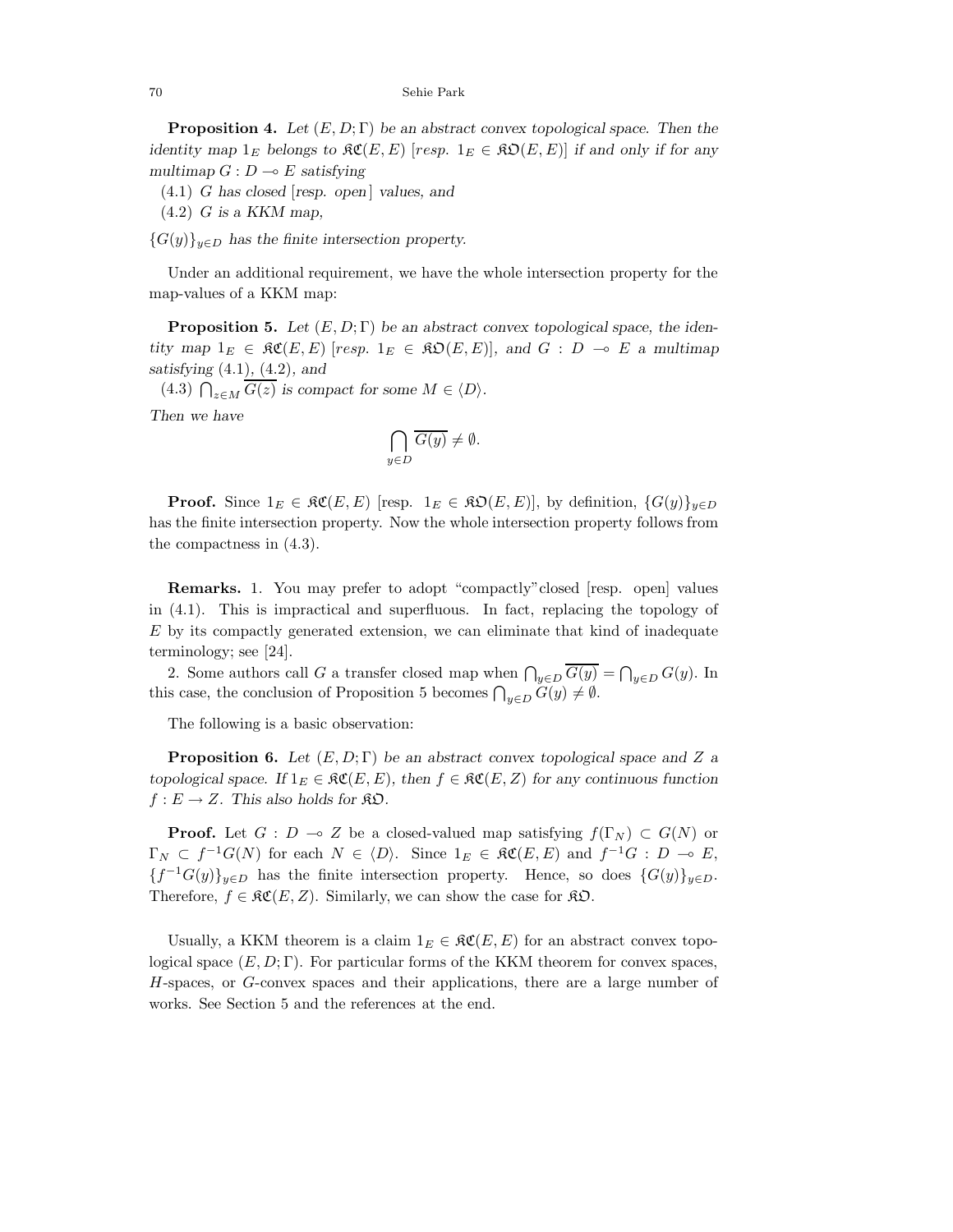## **4. Coincidence and fixed point theorems**

In the KKM theory, there exist some basic results from which we can deduce several equivalent formulations that can be used to applications. In this section, we introduce some of such basic results.

For abstract convex spaces, we have the following coincidence theorem:

**Theorem 1.** Let  $(E, D; \Gamma)$  be an abstract convex space, *Z* a set,  $S: D \to Z$ , *T*:  $E \multimap Z$  maps, and  $F \in \mathfrak{K}(E, Z)$ . Suppose that

- (1.1) for each  $z \in F(E)$ ,  $M \in \langle S^{-}(z) \rangle$  implies  $\Gamma_M \subset T^{-}(z)$ ; and
- $(1.2)$   $F(E) \subset S(N)$  for some  $N \in \langle D \rangle$ .

Then there exists an  $\bar{x} \in E$  such that  $F(\bar{x}) \cap T(\bar{x}) \neq \emptyset$ .

**Proof.** For each  $y \in D$ , define  $R(y) := F(E) \setminus S(y)$ . Then  $\bigcap_{y \in N} R(y) = F(E) \setminus S(y)$  $\bigcup_{y \in N} S(y) = \emptyset$  by (1.2), that is, the values of the map  $R : D \to Z$  does not have the finite intersection property. Since  $F \in \mathfrak{K}(E, Z)$ ,  $F(\Gamma_M) \not\subset R(M)$  for some  $M \in \langle D \rangle$ . Hence, there exist  $\bar{x} \in \Gamma_M$  and  $\bar{z} \in F(\bar{x}) \subset F(E)$  such that  $\bar{z} \notin R(M)$ . Then,  $\overline{z} \in S(y)$  or  $y \in S^{-}(\overline{z})$  for all  $y \in M$ . This implies  $\overline{x} \in \Gamma_M \subset T^{-}(\overline{z})$  by (1.1). Therefore,  $\overline{z} \in F(\overline{x}) \cap T(\overline{x})$ .

**Remark.** If *Z* has any topology and *S* has open [resp. closed] values, then *R* has relatively closed [resp. open] values in  $F(E)$ . Then we can assume  $F \in \mathfrak{RC}(E, Z)$  $[resp. \, F \in \mathfrak{KD}(E, Z)].$ 

From Theorem 1, we have the following prototype of the Fan-Browder fixed point theorem [3]:

**Theorem 2.** Let  $(E, D; \Gamma)$  be an abstract convex topological space, and  $G: E \rightarrow$ *D*,  $H: E \to E$  maps satisfying

- (2.1) for each  $x \in E$ ,  $M \in \langle G(x) \rangle$  implies  $\Gamma_M \subset H(x)$ ; and
- $(2.2)$   $E = G^{-}(N)$  for some  $N \in \langle D \rangle$ .
- (2.3) *G*<sup>−</sup> has open [resp. closed] values.

If the identity map  $1_E \in \mathfrak{RC}(E, E)$  [resp.  $1_E \in \mathfrak{RO}(E, Z)$ ], then *H* has a fixed point  $\bar{x} \in E$ , that is,  $\bar{x} \in F(\bar{x})$ .

**Proof.** In Theorem 1, let  $E = Z$ ,  $S := G^{-}$ ,  $T := H^{-}$ , and  $F := 1_{E}$ .

**Remark.** Theorem 2 is originated from [3] and one of the most useful results in the KKM theory.

From Theorem 2, we deduce some new forms of the Fan-Browder type fixed point theorems:

**Theorem 3.** Let  $(E, D; \Gamma)$  be an abstract convex topological space and  $S: E \to \infty$ *D*,  $T: E \to E$  maps such that

- (3.1) for each  $x \in E$ ,  $M \in \langle S(x) \rangle$  implies  $\Gamma_M \subset T(x)$ ; and
- (3.2) there exist  $D' := \{z_1, z_2, \dots, z_n\} \in \langle D \rangle$  and open [resp. closed] subsets  ${G_i}_{i=1}^n$  of *X* such that

$$
E = \bigcup_{i=1}^{n} G_i \quad \text{and} \quad G_i \subset S^-(z_i) \quad \text{for each } i.
$$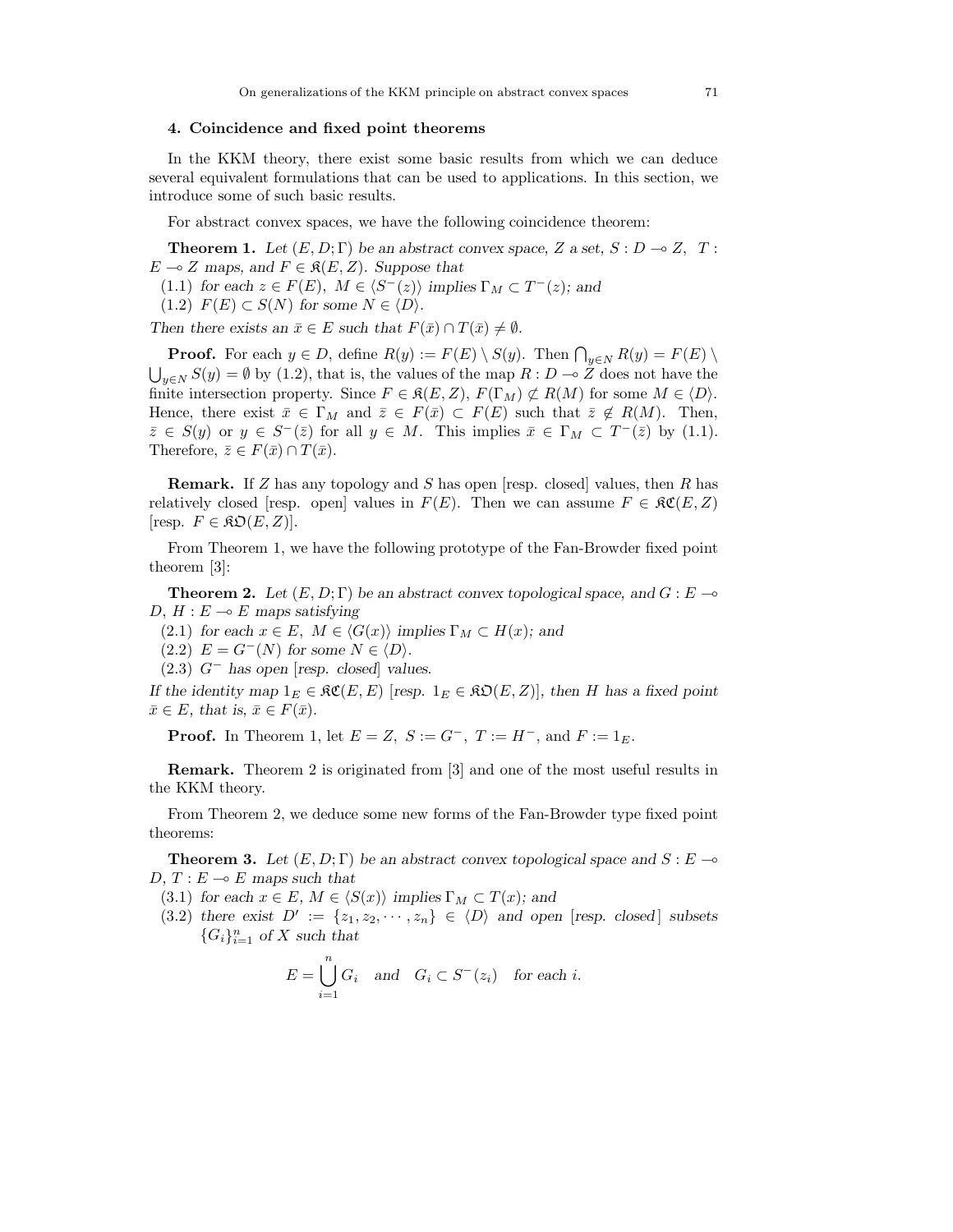72 Sehie Park

If  $1_E \in \mathfrak{RC}(E, E)$  [resp.  $1_X \in \mathfrak{RO}(E, E)$ ], then *T* has a fixed point  $x_* \in E$ .

**Proof.** Consider the abstract convex space  $(E, D'; \Gamma)$  where  $\Gamma : \langle D' \rangle \to X$  is actually the restriction  $\Gamma|_{\langle D' \rangle}$  of the original Γ. Define a map  $G : E \multimap D'$  by  $G^{-}(z_i) = G_i$  for each  $z_i \in D'$ . Note that  $G(x) \subset S(x)$  for each  $x \in X$ . Now Theorem 2 with  $H := T$  works.

**Remarks.** 1. In Theorem 3, let  $E_T := \{x \in E : x \notin T(x)\}\$ . Then condition  $E =$  $\sum_{i=1}^{n} G_i$  in (3.2) can be replaced by  $E_T = \bigcup_{i=1}^{n} G_i$  without affecting the conclusion of Theorem 3. In fact, suppose that *T* has no fixed point, that is,  $E = E_T$ . Then by Theorem 3, *T* has a fixed point, a contradiction.

2. For a *G*-convex space, Theorem 3 reduces to [25, Theorem 8], which has a number of variants as shown in [25].

Motivated by Horvath [10, 11], we define the following:

**Definition.** For a given abstract convex space  $(E, D; \Gamma)$  and a topological space *X*, a map  $H: X \to E$  is called a  $\Phi$ -map (or a Fan-Browder map) if there exists a map  $G: X \to D$  such that

- (i) for each  $x \in X$ ,  $M \in \langle G(x) \rangle$  implies  $\Gamma_M \subset H(x)$ ; and
- (ii)  $X = \bigcup \{ \text{Int } G^-(y) \mid y \in D \}.$

**Definitions.** An abstract convex uniform space  $(E, D; \Gamma; \mathcal{U})$  is an abstract convex space with a base U of a uniform structure of E. A space  $(E, D; \Gamma; \mathcal{U})$  is called a  $Φ$ -space if, for any entourage *U* ∈ *U*, there exists a  $Φ$ -map *H* : *E*  $\sim$  *E* such that  $Gr(H) \subset U$ .

For an  $U \in \mathcal{U}$ , a point  $x \in E$  is called a *U*-fixed point of a map  $F : E \to E$  if  $F(x) \cap U[x] \neq \emptyset$ . The map *F* is said to have the *almost fixed point property* whenever it has a *U*-fixed point for any  $U \in \mathcal{U}$ .

Now we have the following almost fixed point theorem:

**Theorem 4.** Let  $(E; \Gamma; \mathcal{U})$  be an abstract convex uniform space such that

(4.1) for each  $U \in \mathcal{U}$ , there exists  $V \in \mathcal{U}$  such that for each  $x \in X$ ,  $M \in \langle V[x] \rangle$  $implies \Gamma_M \subset U[x].$ 

Let  $F \in \mathfrak{RC}(E, E)$  [resp.  $F \in \mathfrak{RO}(E, E)$ ] be a map such that  $(4.2)$   $F(E)$  is totally bounded.

Then *F* has the almost fixed point property.

**Proof.** Put  $E = D = Z$  and  $S = T$  in Theorem 1. Each  $U, V \in U$  in (4.1) can be assumed to be open [resp. closed] symmetric members of a base of  $U$ . Let  $S(x) := V[x]$  and  $T(x) := U[x]$  for each  $x \in E$ . Then, by Theorem 1, there exists an  $\bar{x} \in E$  such that  $F(\bar{x}) \cap U[\bar{x}] \neq \emptyset$ . This completes our proof.

**Corollary 4.1.** Under the hypothesis of Theorem 4, further if  $(E, \mathcal{U})$  is separated and if *F* is compact and closed, then it has a fixed point.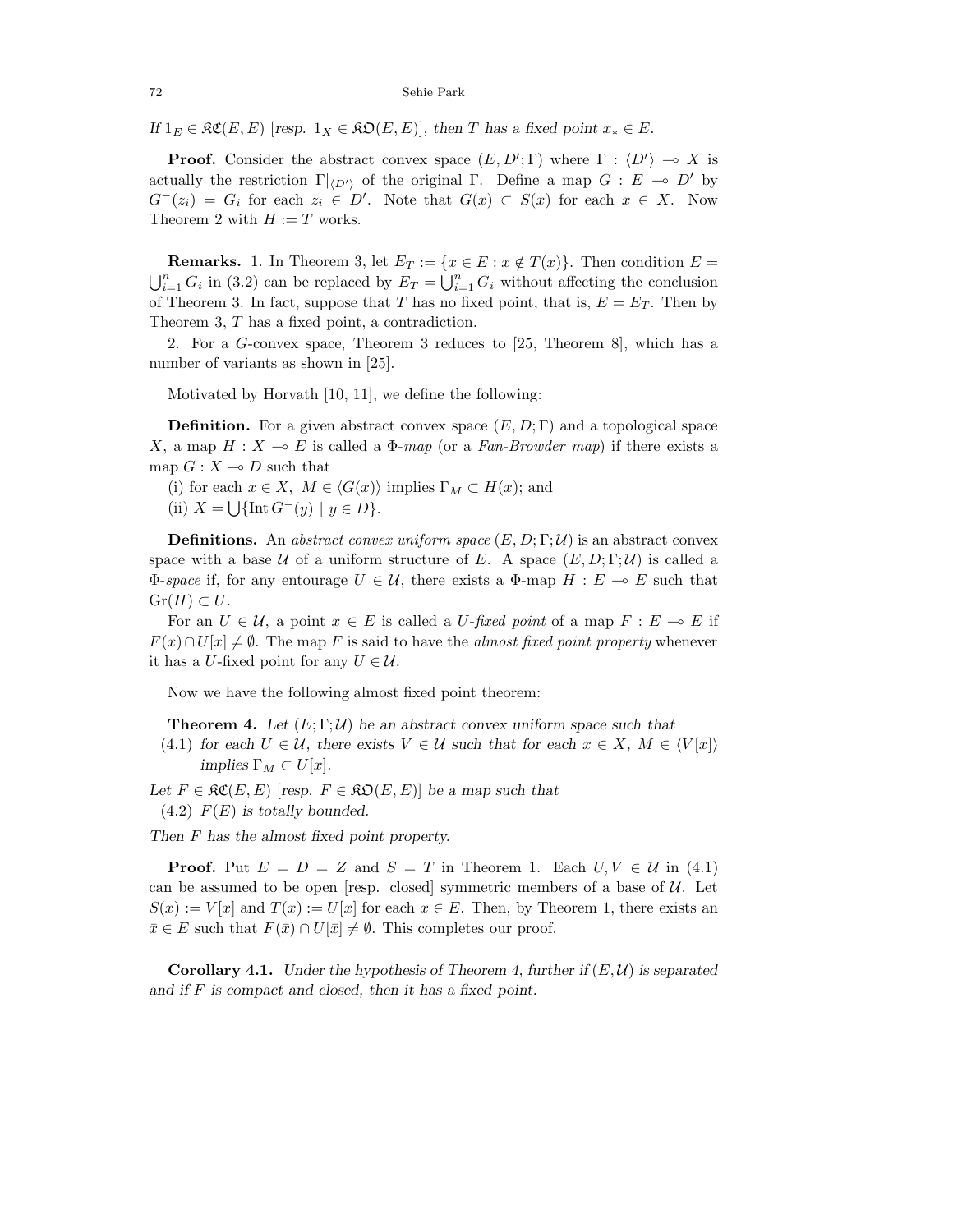**Proof.** By Theorem 4, for each  $U \in \mathcal{U}$ , there is an  $x_U \in E$  such that  $F(x_U) \cap$  $U[x_U] \neq \emptyset$  and so choose  $y_U \in F(x_U) \cap U[x_U] \neq \emptyset$ . Since  $\overline{F(X)}$  is compact and Hausdorff, we may assume  $x_U$  and  $y_U$  converge to  $\hat{x} \in F(X)$ . Since the graph of F is closed, we have  $\hat{x} \in F(\hat{x})$ . This completes our proof.

**Corollary 4.2.** Let  $(E; \Gamma; \mathcal{U})$  be an abstract convex separated uniform space satisfying condition (4.1) and the identity map  $1_E \in \mathfrak{RC}(E, E)$  [resp.  $1_E \in \mathfrak{RO}(E, E)$ ]. If  $f : E \to E$  is a compact continuous function, then f has a fixed point.

**Proof.** By Proposition 6, if  $1_E \in \mathcal{RC}(E, E)$ , so is f.

For Φ-spaces, we have the following:

**Theorem 5.** Let  $(E, D; \Gamma; \mathcal{U})$  be an abstract convex uniform  $\Phi$ -space and  $F \in$  $\mathfrak{RC}(E,E)$  a compact map. Then F has the almost fixed point property.

**Proof.** For any entourage  $U \in \mathcal{U}$ , there exists a  $\Phi$ -map  $H : E \multimap E$  such that  $Gr(H) \subset U$ , that is, there exists a map  $G : E \to D$  satisfying conditions (i) and (ii) with  $X = E$ . Since  $F(E)$  is compact,  $F(E) \subset F(E) \subset \bigcup \{\text{Int } G^-(y) \mid y \in N\}$ for some  $N \in \langle D \rangle$ . Let  $S := G^-$  and  $T := H^-$ . Since  $F \in \mathcal{RC}(E, E)$ , by Theorem 1, there exists an  $\bar{x} \in E$  such that  $F(\bar{x}) \cap H^{-}(\bar{x}) \neq \emptyset$ . Since  $Gr(H) \subset U$  and  $H^{-}(\bar{x}) = \{x \in E \mid \bar{x} \in H(z)\},\$  we have  $H^{-}(\bar{x}) \subset U^{-}[\bar{x}].$  Since we may assume *U* is symmetric,  $F(\bar{x}) \cap U[\bar{x}] \neq \emptyset$ . This completes our proof.

**Corollary 5.1.** Under the hypothesis of Theorem 5, further if  $(E, \mathcal{U})$  is separated and if *F* is closed, then it has a fixed point.

**Corollary 5.2.** Let  $(E, D; \Gamma; \mathcal{U})$  be an abstract convex separated uniform  $\Phi$ -space such that the identity map  $1_E \in \mathfrak{RC}(E, E)$ . If  $f : E \to E$  is a compact continuous function, then *f* has a fixed point.

**Remarks.** 1. Recently, Amini et al. [1, 2] obtained particular forms of Theorems 4, 5 and Corollaries 5.1 and 5.2 for the S-KKM class for closed-valued maps on a classical convexity space; see Section 5.

2. Recall that each of Theorems 1-5 has a large number of particular cases and applications in various types of generalized convex spaces. Therefore they can be used to generalize and simplify the KKM theory.

In the remainder of this section, we are concerned with metric spaces and give different proof of main results in [1]:

**Definition.** Let  $(M, d)$  be a pseudo-metric space. Define a multimap  $\Gamma : \langle M \rangle \rightarrow$ *M* by

$$
\Gamma_A = \Gamma(A) := \bigcap \{ B \mid B \text{ is a closed ball containing } A \}
$$

for each  $A \in \langle M \rangle$ .

**Theorem 6.** Let (*M, d*; Γ) be a pseudo-metric space, *X* a Γ-convex subspace of *M*, and  $F \in \mathfrak{RC}(X,X)$ . If  $F(X)$  is totally bounded, then *F* has the almost fixed point property.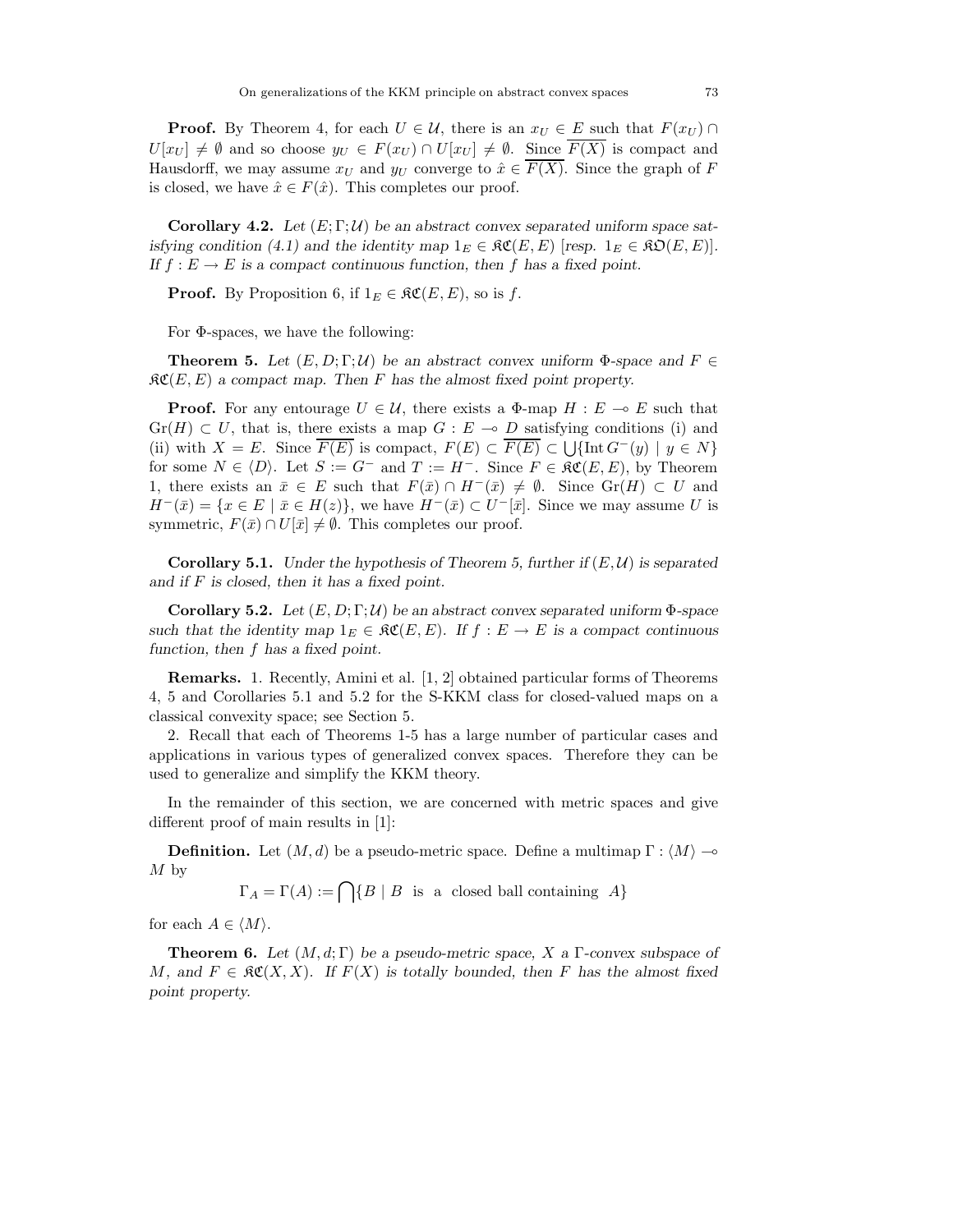**Proof.** For each  $\varepsilon > 0$ , define a multimap  $G : X \to X$  by  $G(x) := \{y \in X : X \to Y\}$  $X \mid d(x, y) \leq \varepsilon$   $\neq \emptyset$ . Then each  $G(x)$  is Γ-convex. Moreover, since  $F(X)$  is totally bounded,  $F(X) \subset \bigcup \{\text{Int } G^-(y) \mid y \in N\}$  for some  $N \in \langle X \rangle$ . Therefore, by Theorem 1 or the proof of Theorem 4, there exists an  $\bar{x} \in X$  such that  $F(\bar{x}) \cap G^{-}(\bar{x}) \neq \emptyset$ . This completes our proof.

For a metric space, Theorem 6 reduces to [1, Theorem 2.1], whose proof is different from ours.

**Corollary 6.1.** Let  $(M, d; \Gamma)$  be a metric space, X a  $\Gamma$ -convex subspace of M, and  $F \in \mathfrak{RC}(X,X)$ . If *F* is closed and compact, then *F* has a fixed point.

**Corollary 6.2.** Let  $(M, d; \Gamma)$  be a metric space, *X* a  $\Gamma$ -convex subspace of *M*, and the identity map  $1_X \in \mathfrak{RC}(X, X)$ . Then any compact continuous function  $f : X \to X$ has a fixed point.

Note that Corollaries 6.1 and 6.2 are due to Amini et al. [1, Theorem 2.2 and Corollary 2.4].

## **5. Historical remarks on the KKM principle**

In this section, we give examples of abstract convex spaces  $(E, D; \Gamma)$  in the chronological order. For some of them, we have  $1_E \in \mathfrak{RC}(E, E)$  [or  $1_E \in \mathfrak{RO}(E, E)$ ].

1. If  $E = \Delta_n$  is an *n*-simplex, *D* is the set of its vertices,  $\Gamma = \infty$  is the convex hull operation, then the celebrated KKM principle [16] says that  $1_E \in \mathcal{RC}(E, E)$ . In this case, note that  $1_E \notin \mathcal{R}(E,E)$ . A simple example for  $n=1$  is as follows: Let  $\Delta_1 := [0, 1], D := \{0, 1\}, \text{and } G(0) := [0, \frac{1}{2}], G(1) := (\frac{1}{2}, 1]. \text{ Then } G \text{ is a KKM map},$ but  $G(0) \cap G(1) = \emptyset$ .

2. If *D* is a nonempty subset of a topological vector space *E* (not necessarily Hausdorff), Fan's KKM lemma [6] says that  $1_E \in \mathfrak{RC}(E, E)$ .

3. Let  $E$  be a topological vector space with a neighborhood system  $V$  of its origin. A subset *X* of *E* is said to be *almost convex* [7] if for any  $V \in V$  and for any finite subset  $A := \{x_1, x_2, \dots, x_n\}$  of *X*, there exists a subset  $B := \{y_1, y_2, \dots, y_n\}$  of *X* such that  $y_i - x_i \in V$  for each  $i = 1, 2, \dots, n$  and co  $B \subset X$ . By choosing  $\Gamma_A := B$ for each  $A \in \langle X \rangle$ ,  $(X; \Gamma)$  becomes a *G*-convex space and hence an abstract convex space.

4. If *X* is a subset of a vector space,  $D \subset X$  such that co  $D \subset X$ , and each  $\Gamma_A$ is the convex hull of  $A \in \langle D \rangle$  equipped with the Euclidean topology, then  $(X, D; \Gamma)$ becomes a convex space generalizing the one due to Lassonde [17]. Note that any convex subset of a topological vector space. is a convex space, but not conversely. For a convex space  $(X, \text{ co})$ , Lassonde showed that  $1_X \in \mathfrak{RC}(X, X)$ .

5. In 1989, Kim [15] and Shih and Tan [32] showed that  $1_E \in \mathfrak{RO}(E, E)$  when E is an *n*-simplex. Therefore, in general, we have

$$
\mathfrak{K}(E,E) \subsetneq \mathfrak{KC}(E,E) \cap \mathfrak{KD}(E,E).
$$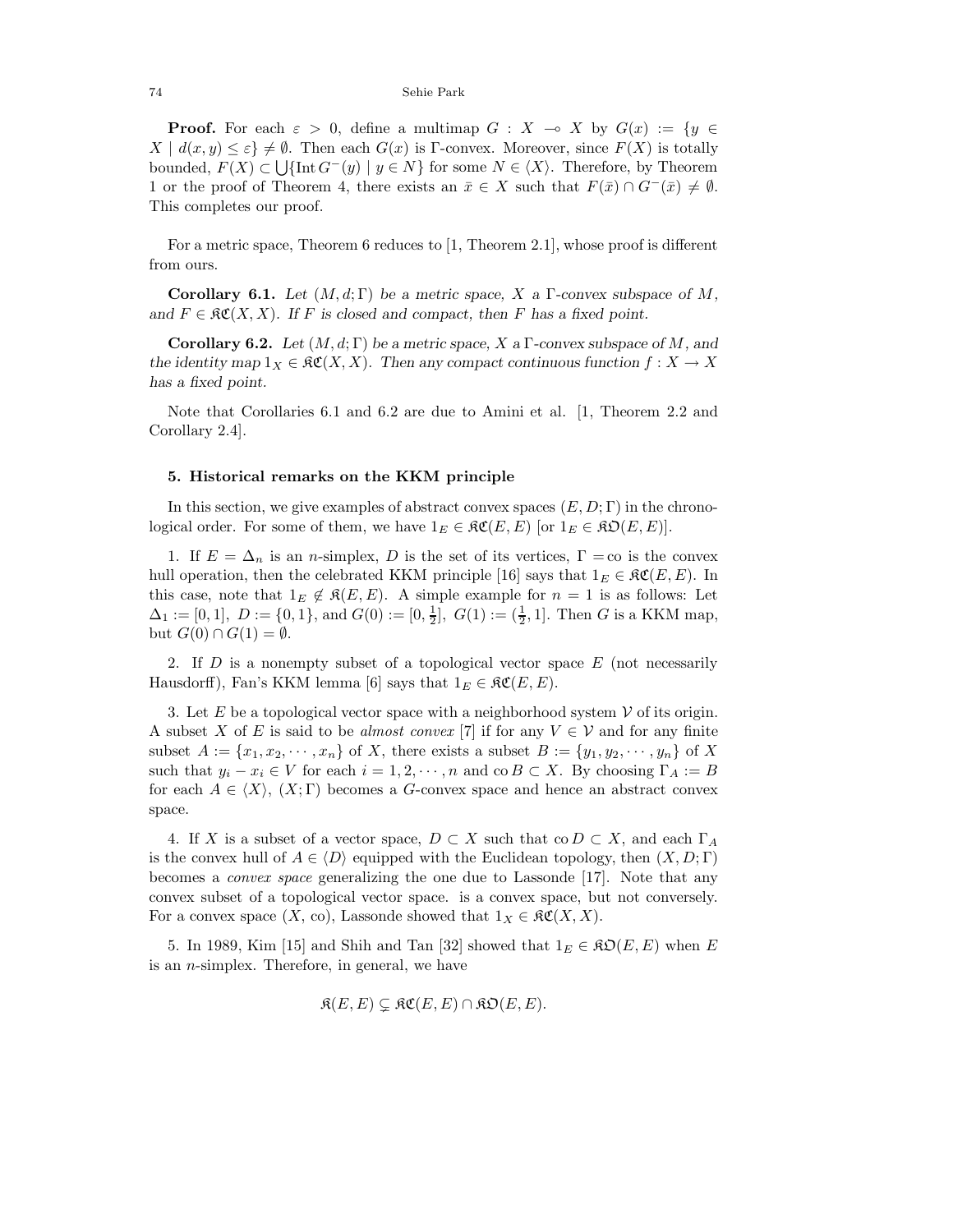6. A well-known subclass of *G*-convex spaces due to Horvath [8-11] can be generalized as follows: A *G*-convex space  $(X, D; \Gamma)$  is called a *C*-space (or an *H*-space) if each  $\Gamma_A$  is  $\omega$ -connected (that is, *n*-connected for all  $n \geq 0$ ) and  $\Gamma_A \subset \Gamma_B$  for  $A \subset B$ in  $\langle D \rangle$ . For a *C*-space  $(X, \Gamma)$ , Horvath showed that  $1_X \in \mathfrak{RC}(X, X)$ . In particular, Khamsi [12] obtained  $1_X \in \mathfrak{RC}(X,X)$  for a hyperconvex metric space X.

7. In early 1990's, the author [18] introduced the admissible class  $\mathfrak{A}_{c}^{\kappa}(X, Y)$  of multimaps  $X \to Y$  between topological spaces and showed that this class is contained in the class  $\mathcal{RC}(X, Y)$  when X is a convex space and Y is a Hausdorff space [19]. Motivated by this, Chang and Yen [4] defined the KKM class of maps on convex subsets of topological vector spaces, and further, Chang et al. [5] extended the KKMclass to S-KKM class. On the other hand, the author extended the  $\mathfrak{A}_c^{\kappa}$ -class to the 'better' admissible B-class on convex spaces, supplied a large number of examples, and showed that, in the class of compact closed multimaps from convex spaces to Hausdorff spaces, two subclasses  $\mathfrak{B}$  and  $\mathfrak{KC}$  coincide [20]. Moreover, recently H. Kim [13] showed that two classes KKM and *s*-KKM of multimaps from a convex space into a topological space are identical whenever *s* is surjective [this is the only case *S*-KKM is slightly meaningful].

8. A generalized convex space or a *G*-convex space (*X, D*; Γ) consists of a topological space X, a nonempty set D, and a multimap  $\Gamma : \langle D \rangle \to X$  such that for each  $A \in \langle D \rangle$  with the cardinality  $|A| = n + 1$ , there exists a continuous function  $\phi_A : \Delta_n \to \Gamma(A)$  such that  $J \in \langle A \rangle$  implies  $\phi_A(\Delta_J) \subset \Gamma(J)$ .

Here,  $\Delta_n$  is the standard *n*-simplex with vertices  $\{e_i\}_{i=0}^n$ , and  $\Delta_J$  the face of  $\Delta_n$ corresponding to  $J \in \langle A \rangle$ ; that is, if  $A = \{a_0, a_1, \dots, a_n\}$  and  $J = \{a_{i_0}, a_{i_1}, \dots, a_{i_k}\} \subset$ *A*, then  $\Delta_J = \text{co}\{e_{i_0}, e_{i_1}, \dots, e_{i_k}\}$ . It is possible to assume  $\Gamma(A) = \phi_A(\Delta_n)$ . We may write  $\Gamma_A = \Gamma(A)$  for each  $A \in \langle D \rangle$ . In case  $X \supset D$ , the *G*-convex space is denoted by (*X* ⊃ *D*; Γ).

For details on *G*-convex spaces, see [22-30], where basic theory was extensively developed and lots of examples of *G*-convex spaces were given.

9. For a *G*-convex space (*X, D*; Γ) and a topological space *Z*, we defined the classes  $\mathfrak{K}$ ,  $\mathfrak{K}C$ ,  $\mathfrak{K}D$  of multimaps  $F: X \to Z$  [25], and showed that  $1_X \in \mathfrak{K}C(X, X) \cap$  $\mathfrak{K} \mathfrak{O}(X,X)$ ; see [22-27]. Moreover, we noted that if  $F : X \to Z$  is a continuous single-valued map or if  $F: X \to Z$  has a continuous selection, then  $F \in \mathcal{RC}(X, Z) \cap Z$  $\mathfrak{RO}(X, Z)$ . Furthermore, for a Hausdorff space *Z*, it is shown that  $\mathfrak{A}_{c}^{\kappa}(X, Z) \subset$  $\mathfrak{RC}(X,Z) \cap \mathfrak{RO}(X,Z)$  by H. Kim and the author [14].

10. Usually, a *convexity space*  $(E, \mathcal{C})$  *in the classical sense* consists of a nonempty set  $E$  and a family  $\mathcal C$  of subsets of  $E$  such that  $E$  itself is an element of  $\mathcal C$  and  $\mathcal C$ is closed under arbitrary intersection. For details, see [33], where the bibliography lists 283 papers. For any subset  $X \subset E$ , its C-convex hull is defined and denoted by  $\text{Co}_{\mathcal{C}}X := \bigcap \{Y \in \mathcal{C} \mid X \subset Y\}$ . We say that X is C-convex if  $X = \text{Co}_{\mathcal{C}}X$ . Now we can consider the map  $\Gamma : \langle E \rangle \to E$  given by  $\Gamma_A = \text{Co}_\mathcal{C} A$ . Then  $(E, \mathcal{C})$  becomes our abstract convex space  $(E; \Gamma)$ .

Notice that our abstract convex space  $(E \supset D; \Gamma)$  becomes a convexity space  $(E, \mathcal{C})$  for the family  $\mathcal C$  of all  $\Gamma$ -convex subsets of  $E$ .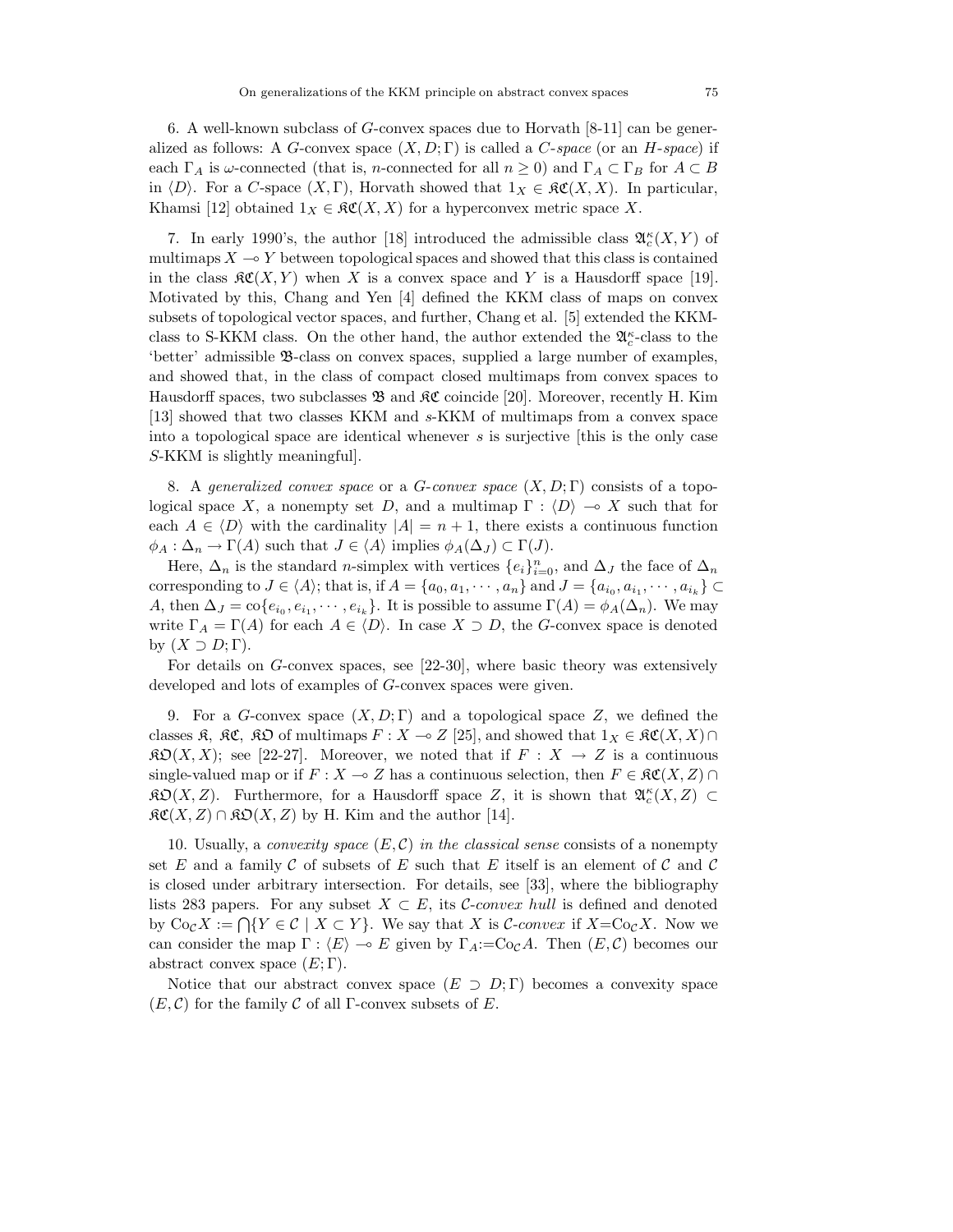76 Sehie Park

11. For any metric space (*M, d*), Amini et al. [1] introduced a convexity structure similar to the one for hyperconvex metric space; see [12]. They defined an  $\mathcal{NR}$ -metric space  $(M, d)$  and showed that, for any subadmissible subset *X* of  $M, 1_X \in \mathfrak{RC}(X, X)$ holds. Here, subadmissible subsets are simply Γ-convex subsets as in Theorem 6.

Recall that, early in 1997 [29], for a *G*-convex space  $(X, D; \Gamma)$  and a Hausdorff space *Y*, we showed that an acyclic map  $F : X \rightarrow Y$  or, more generally, a map  $F \in \mathfrak{A}_{c}^{\kappa}(X, Y)$  belongs to the class  $\mathfrak{K} \mathfrak{C}$ . The authors of [1] repeatedly claimed that they obtained this result in 2005. More early in 1994 [19], the result was obtained for convex spaces and this is the origin of the study of the so-called KKM-class of multimaps.

12. Imitating the original definition of S-KKM maps of Chang et al. [5], Amini et al. [2] defined the S-KKM class for a classical convexity space  $(X, \mathcal{C})$  with a nonempty set *Z* and a topological space *Y* as follows: If  $S: Z \to X, F: X \to Y$ , and  $G: Z \rightarrow Y$  are three multimaps satisfying

$$
F(\text{Co}_\mathcal{C}(S(A)) \subset G(A)
$$
 for each  $A \in \langle Z \rangle$ ,

then *G* is called a C-S-KKM map with respect to *F*. If the map  $F : X \to Y$ satisfies the requirement that for any  $C$ -S-KKM map  $G$  with respect to  $F$ , the family  ${G(z) | z \in Z}$  has the finite intersection property, then *F* is said to have the S-KKM property with respect to  $C$ . Amini et al. defined

$$
S-KKM_{\mathcal{C}}(Z,X,Y) := \{ F : X \multimap Y \mid F \text{ has the } S-KKM \text{ property with respect to } \mathcal{C} \}.
$$

It should be noted that, by putting  $\Gamma_A := \text{Co}_\mathcal{C}(S(A))$  for each  $A \in \langle Z \rangle$ , S- $KKM_{\mathcal{C}}(Z, X, Y)$  becomes simply  $\mathfrak{RC}(X, Y)$ . Therefore, it seems to be the proper time to eliminate the S-KKM class.

### **References**

- [1] A. Amini, M. Fakhar and J. Zafarani, *KKM mappings in metric spaces*, Nonlinear Anal. **60** (2005), 1045–1052.
- [2] , *Fixed point theorems for the class S-KKM mappings in abstract convex spaces*, Nonlinear Anal. (2006) (in press).
- [3] F. E. Browder, *The fixed point theory of multi-valued mappings in topological vector spaces*, Math. Ann. **177** (1968), 283–301.
- [4] T.-H. Chang and C.-L. Yen, *KKM property and fixed point theorems*, J. Math. Anal. Appl. **203** (1996), 224–235.
- [5] T.-H. Chang, Y.-Y. Huang, J.-C. Jeng and K.-H. Kuo, *On the S-KKM property and related topics*, J. Math. Anal. Appl. **229** (1999), 212–227.
- [6] Ky Fan, *A generalization of Tychonoff 's fixed point theorem*, Math. Ann. **142** (1961), 305–310.
- [7] C. J. Himmelberg, *Fixed points of compact multifunctions*, J. Math. Anal. Appl. **38** (1972), 205–207.
- [8] C. D. Horvath, *Some results on multivalued mappings and inequalities without convexity*, Nonlinear and Convex Analysis — Proc. in honor of Ky Fan (B.L. Lin and S.Simons, eds.), Marcel Dekker, New York, 1987, pp. 99–106.
- [9] , *Convexité généralisée et applications*, Sém. Math. Supér., vol. 10, Press. Univ. Montréal, 1990, pp. 81–99.
- [10] , *Contractibility and generalized convexity*, J. Math. Anal. Appl. **156** (1991), 341–357.